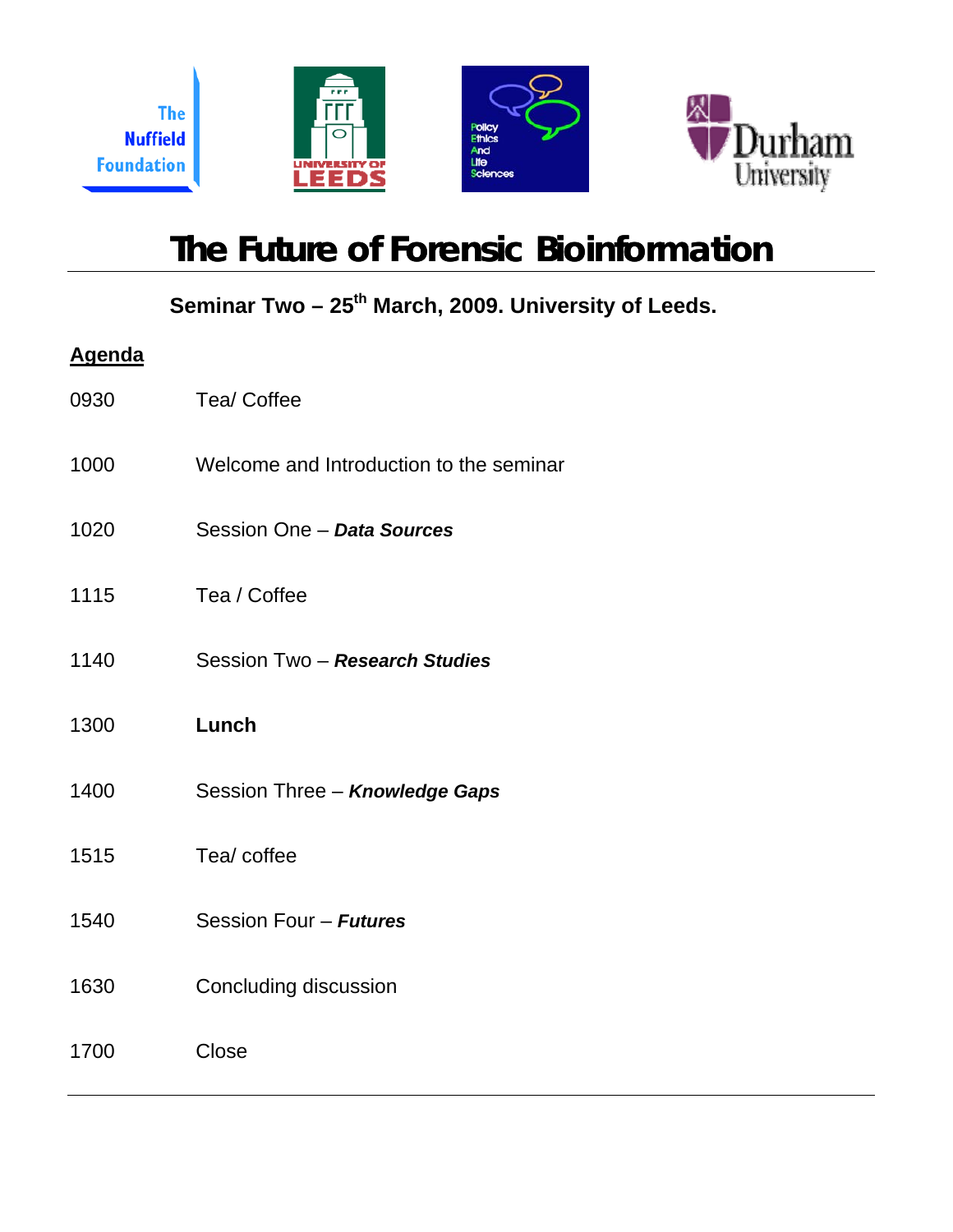# **Contributions**

Attendees will not be asked to give formal 'presentations' and there will no 'podium speakers' as such. Instead, it is hoped that each attendee will be able to consider the questions outlined below (in addition to adding any issues that they feel have been omitted but merit discussion) and come with the intention of sharing their perspective on each of the issues. The seminar will then be a discussion between experts, each contributing to the intended debate.

#### **Chatham House Rule**

The seminar will operate under the Chatham House Rule in order to facilitate a frank and open discussion. The Chatham House Rule reads as follows:

When a meeting, or part thereof, is held under the Chatham House Rule, participants are free to use the information received, but neither the identity nor the affiliation of the speaker(s), nor that of any other participant, may be revealed.

#### **This seminar will consider:**

- o What the police/government/public ideally need to know in order to measure the impact, evaluate the effectiveness and, ideally, cost-effectiveness of current and proposed uses of forensic bioinformation;
- o What evidence exists about inputs, outputs and the effective uses of forensic bioinformation in law enforcement and criminal justice;
- o What additional work is necessary to improve knowledge and ensure stakeholder and public confidence in decision making about forensic bioinformation collection and uses.

The format will be a series of structured and necessarily short discussions on the issues listed below led by the organisers. This is intended to encourage maximum participation by all attendees in identifying the options for resolving each issue, relevant sources of data and precedents. It is also hoped to clearly identify those issues where a consensus has been reached or may be possible between the different perspectives and interests represented at the seminar and, where this is not possible, at least clarify the extent and significance of any disagreement.

#### *Session One – Data Sources*

This session will consider currently available national and local data sources which provide evidence on the current uses of forensic bioinformation. We will attempt to answer the following questions:

- 1. What methodologies are available that might enable us to make meaningful assessments with regard to impact or effectiveness within law enforcement or criminal justice?
- 2. What information is needed if we are to use such methodologies?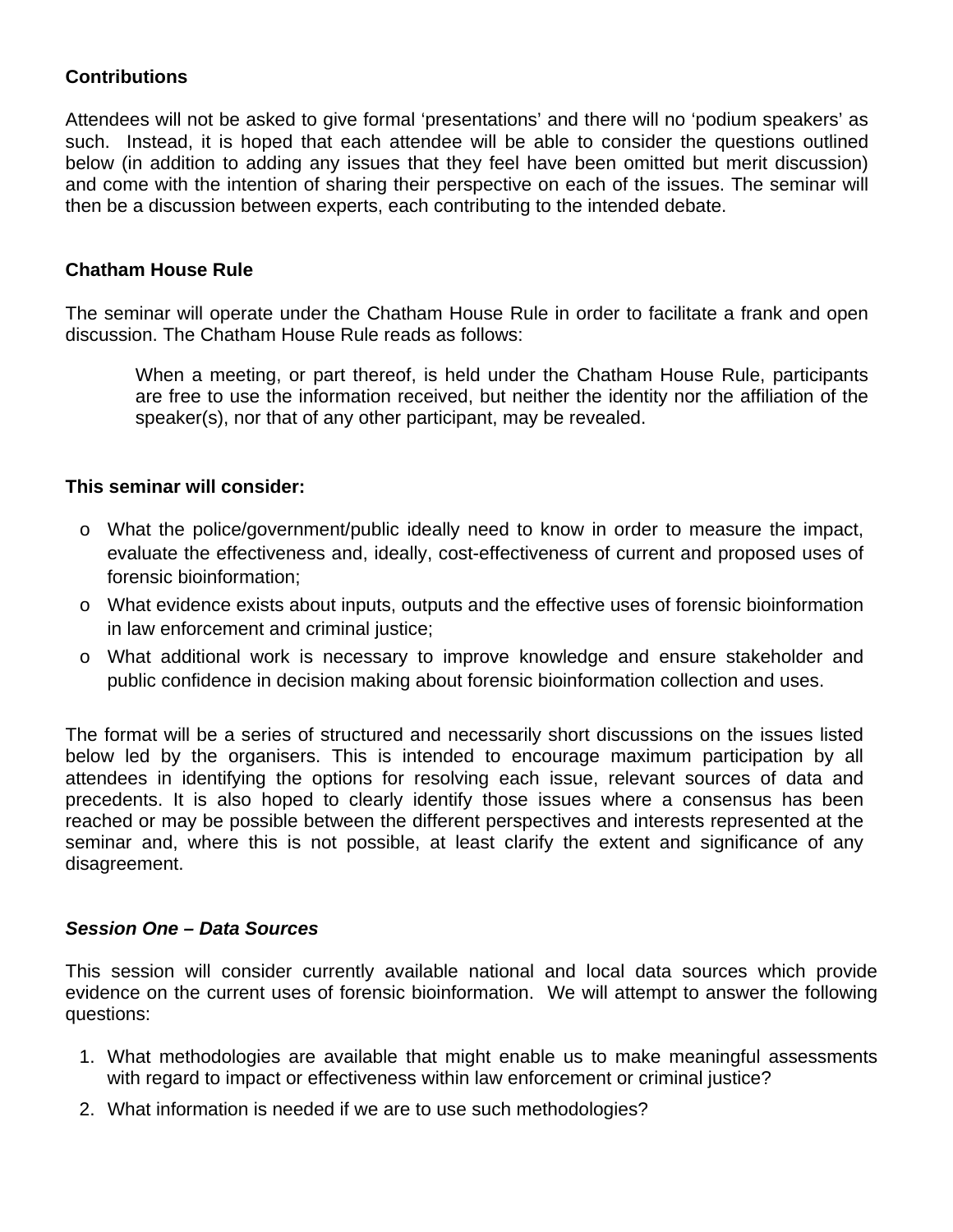3. Are there any special features of forensic bioinformation that may require us to adapt existing methodologies or treat data differently?

More specifically:

- 1. What standardised data are collected on the effective uses of bioinformation?
- 2. Who holds these data, how have they been analysed, and what reports exist that summarise and interpret them?
- 3. What uses are made of these data/interpretations and by whom?

In particular, there will be consideration of:

- o NDNAD and IDENT1 statistics;
- o Performance Management data;
- o Answers provided to Parliamentary Questions and to other deliberative fora.

## *Session Two – Research Studies*

Session Two will consider the availability of operational and research studies of the uses of forensic bioinformation in England & Wales and elsewhere. Key questions to be answered will include:

- 1. What studies currently exist?
- 2. What methodologies do they use?
- 3. What are their findings and what efforts have been made to collate and compare such findings?
- 4. What uses are made of these operational and research studies, and how are their results disseminated to professional communities and the wider society?

# *Session Three – Knowledge Gaps*

The third session will consider the existing gaps in knowledge of the effective and cost-effective uses of forensic bioinformation. Particular attention will be paid to:

- o Knowledge of effective management strategies for controlling the collection and use of forensic bio-information in both volume crime investigations and serious crime investigations;
- o Methods for measuring the cost-effectiveness of current and proposed uses of forensic bioinformation;
- o The relationship between knowledge of the effective uses of forensic bioinformation and knowledge of the effective uses of other intelligence and investigative methodologies.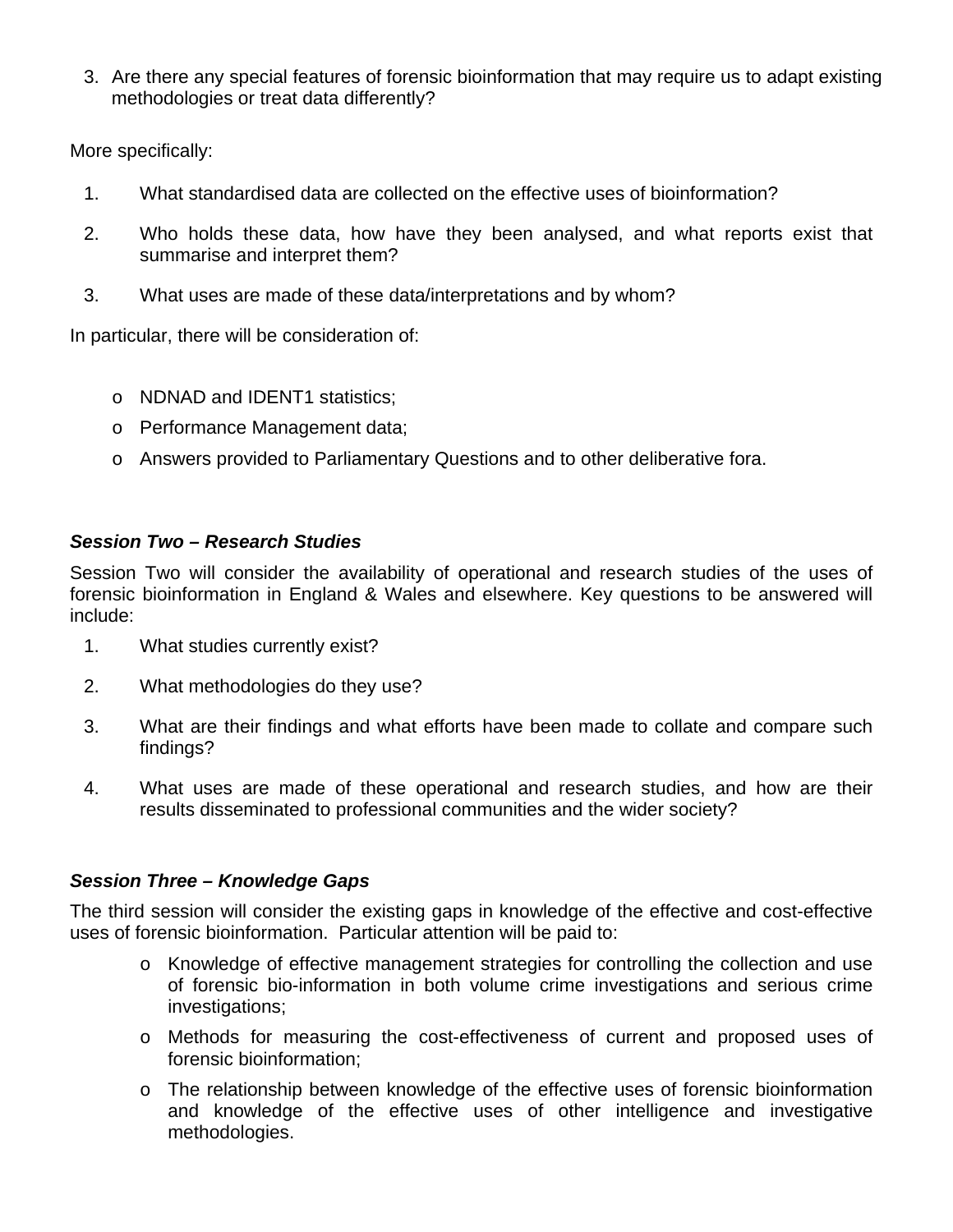# *Session Four – Futures*.

The final session will be concerned with potential developments in the demand for more information about the use of bioinformation in support of criminal justice as well as improvements in what may be collected in the UK and elsewhere.

- o The current work and future plans of key stakeholders to request or collect more information on the effective uses of forensic bioinformation;
- o Government expectations of data and the future funding of forensic bioinformation.
- o Whether the currently available range of data allow a sufficiently wide range of stakeholders and interested parties to come to well supported conclusions about the effectiveness and cost-effectiveness of the current uses of forensic bioinformation.
- o What additional kinds of data can be collected to improve knowledge of the uses of forensic bioinformation;
- o Whether lessons can be learned from efforts to collect such data in other jurisdictions

#### *Useful Reading:*

NDNAD Annual Report 2006-07<http://www.npia.police.uk/en/11403.htm>

NPIA: Forensics21 Programme, see: <http://www.npia.police.uk/en/10432.htm>

NPIA: IDENT1, see:<http://www.npia.police.uk/en/10504.htm>

PACE 1984 Code D (2008), *Code of Practice for the Identification of Persons by Police Officers*, [http://police.homeoffice.gov.uk/publications/operational](http://police.homeoffice.gov.uk/publications/operational-policing/2008_PACE_Code_D_(final).pdf?view=Binary)[policing/2008\\_PACE\\_Code\\_D\\_\(final\).pdf?view=Binary](http://police.homeoffice.gov.uk/publications/operational-policing/2008_PACE_Code_D_(final).pdf?view=Binary)

Police Science and Technology Strategy 2004 – 2009 [http://www.homeoffice.gov.uk/documents/PoliceST\\_S2\\_part11.pdf](http://www.homeoffice.gov.uk/documents/PoliceST_S2_part11.pdf)